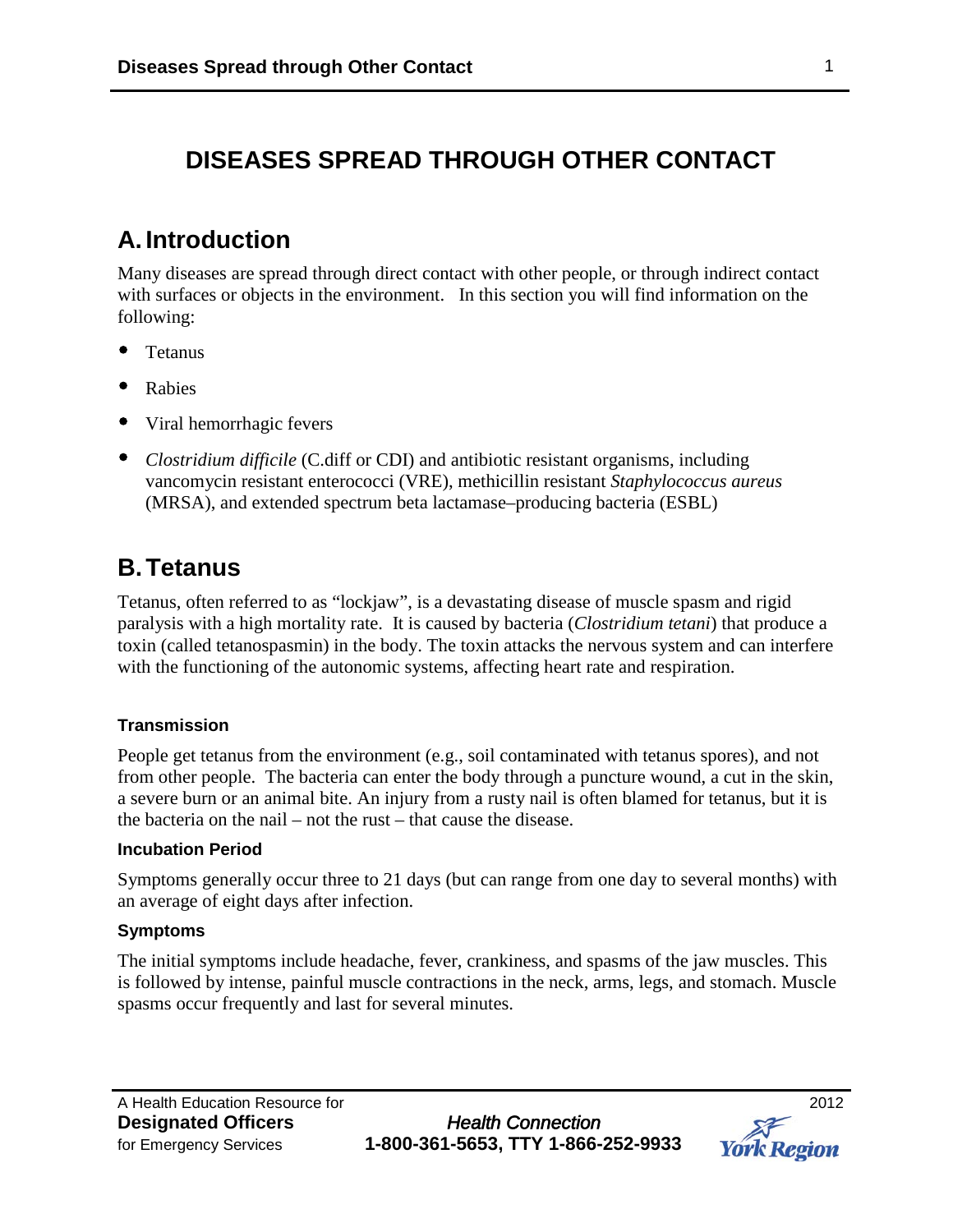### **Prevention/Treatment**

There are vaccines available to prevent tetanus. Infants and children receive tetanus vaccine as part of their routine immunizations, together with diphtheria polio and Hib and acellular pertussis vaccines, in a combination called DTaP vaccine. Children who are 14 to 16 years old also receive a booster dose of combined tetanus, diphtheria and acellular pertussis vaccine (Tdap or Adacel®). A booster dose of combined tetanus and diphtheria vaccine (called Td vaccine) is recommended every 10 years for adults. A single dose of Adacel® will be substituted for one of the ten-year booster doses in adults up to 54 years of age to provide coverage against pertussis (whooping cough) in addition to tetanus and diphtheria.

Treating tetanus involves providing human tetanus immunoglobulin (HTIG) to neutralize the tetanospasmin circulating in the body, antibiotics to kill the bacteria, and supportive care for muscle spasms, respiration, and autonomic instability.

#### **What do you do if you think you have been exposed?**

Thoroughly clean the wound or injury. Seek medical attention for diagnosis and possible treatment with antibiotics and possibly a booster shot. Contact your local public health department for follow up.

More information about [Tetanus](http://www.york.ca/NR/rdonlyres/yec5qiphwlt6ipjrnk5me3sxpaq3hn4kxnddzboymvlynrevadhvpvnyeomdgg4r6t3ao32wo4dykmid2o4s52tlwa/4844_Tetanus1.pdf)

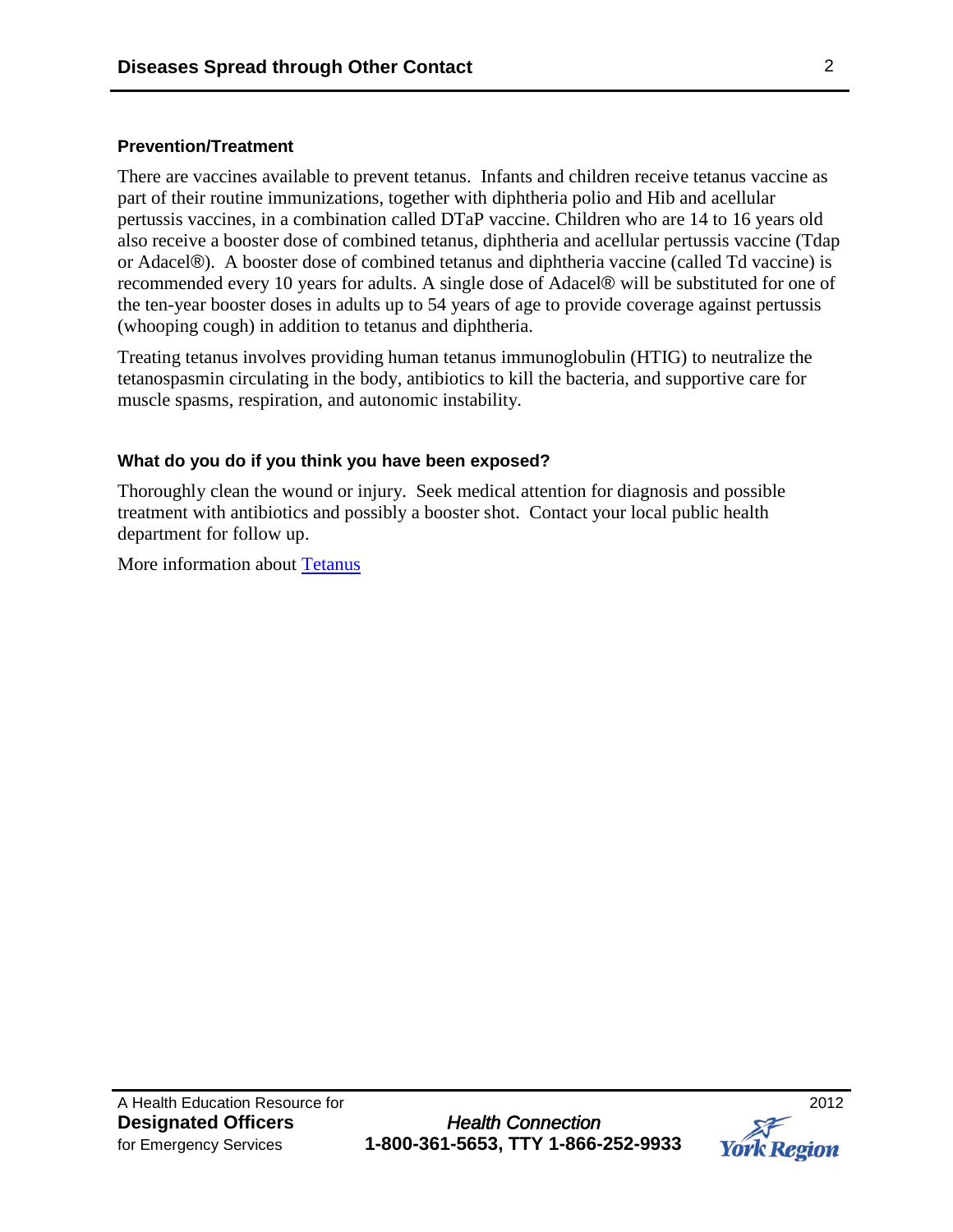## **TETANUS CHAIN OF TRANSMISSION**



**\*\*Remember: Break the Chain, Stop Infection!**

A Health Education Resource for 2012

**Designated Officers** *Health Connection* for Emergency Services **1-800-361-5653, TTY 1-866-252-9933**  **York Region**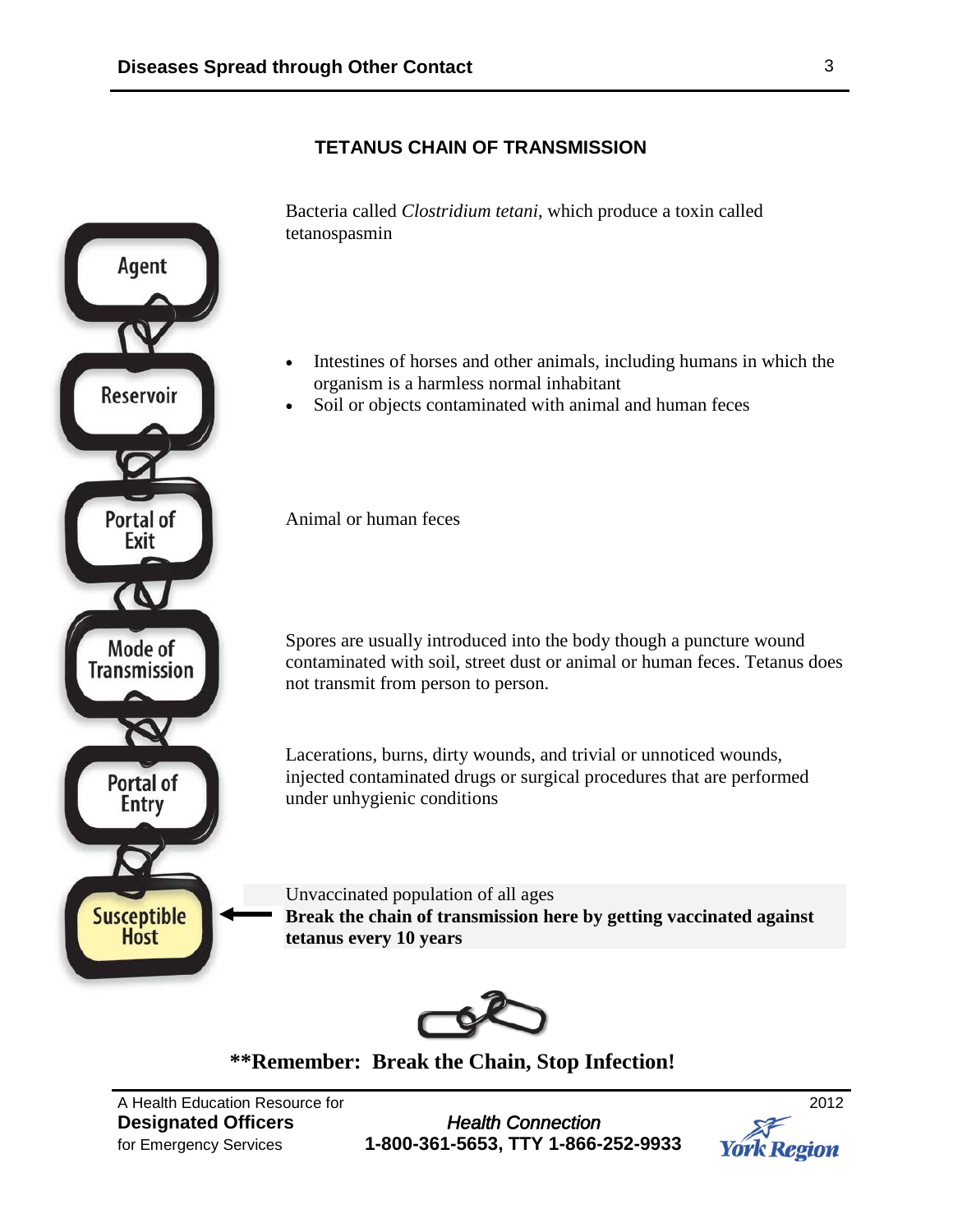# **C.Rabies**

Rabies is a preventable viral disease most often transmitted through the bite of a rabid animal. If left untreated, the virus infects the central nervous system, and ultimately leads to death. The principle hosts for the rabies virus are mammals, most notably dogs, cats, raccoons, skunks, foxes, bats, and coyotes. Wild animals account for most reported cases of rabies. However, the possibility for exposure exists from frequent contact between wild and domestic animals, which requires constant vigilance and the continued use of anti-rabies treatments.

### **Transmission**

The rabies virus lives in the saliva and nerve tissues of infected animals, and is transmitted to humans through bites and scratches, allowing the virus to enter the bloodstream and nerve pathways. The virus from an infected animal can also enter the human body through an open cut, sore or wound or through mucous membranes (e.g. mouth, nasal cavity, or eyes).

Individuals may not always be aware of exposure to an infected animal. Anyone who has found bats in a room where he or she has been sleeping or who is unable to communicate if he or she has been bitten should discuss with their designated officer and also seek the advice of a physician.

#### **Symptoms**

The initial symptoms of rabies in humans include numbness around the site of the bite, headache, fever and general malaise. Later symptoms may include muscle spasms and hydrophobia (fear of water). Once symptoms appear, death is imminent.

#### **Incubation Period**

Symptoms can appear in as little as two weeks, or up to one year following exposure.

#### **Prevention/Treatment**

You can prevent rabies by avoiding contact with stray dogs, unfamiliar domestic animals, wild animals and as a pet owner keep your animal's rabies vaccination up to date. Also, prevent bats from entering your home by checking for possible entry sites and sealing any spaces under eaves, electrical conduits and holes around the chimney and windows.

All animal bites and scratches are investigated by York Region Community and Health Services. Bites and scratches from a dog or cat or other mammal must be reported to the local public health unit. A Public Health Inspector will obtain information on the incident and in the case of dogs and cats quarantine the animal for a ten-day period.

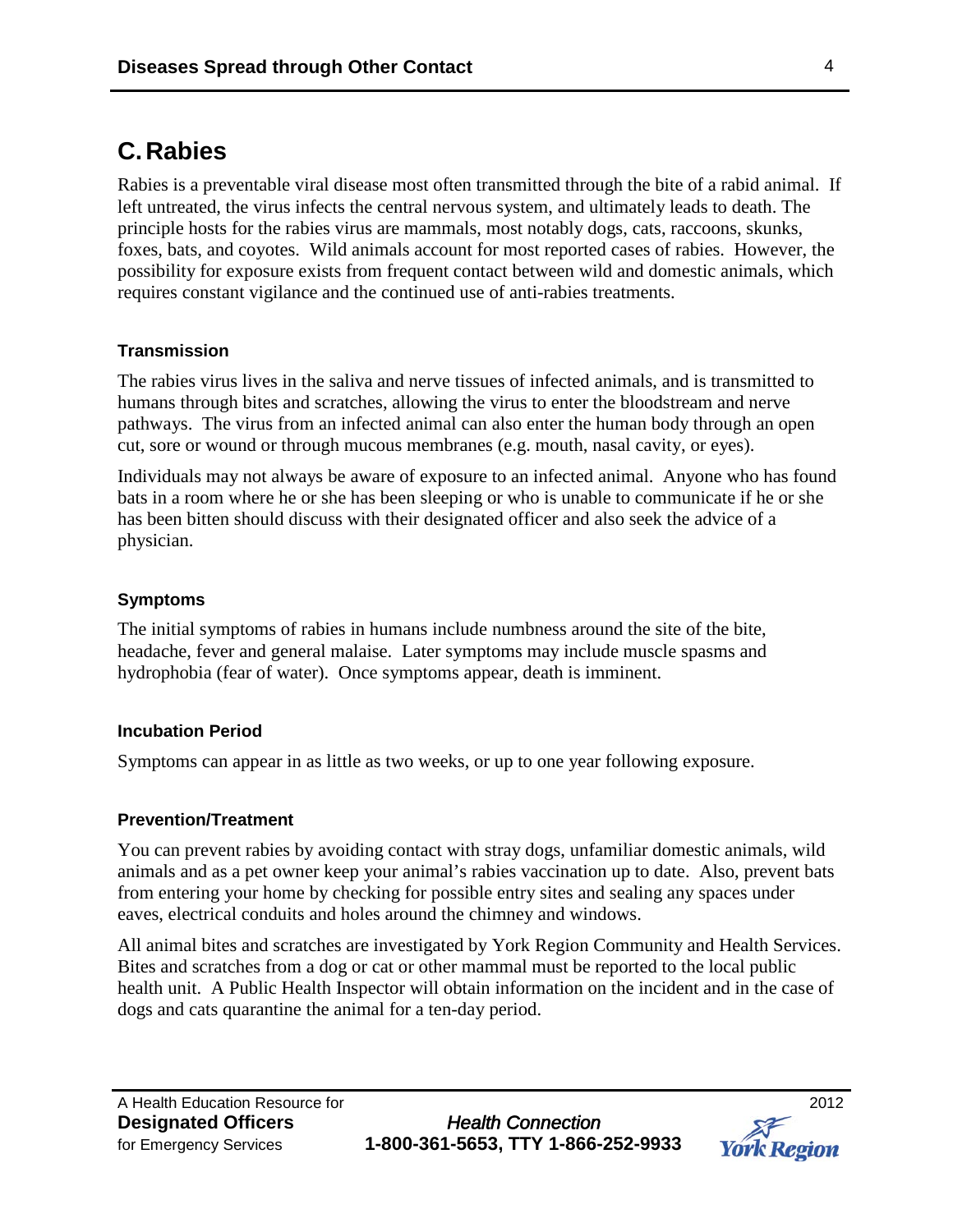If the animal cannot be quarantined, or it exhibits signs and symptoms of rabies within the quarantine period, then your physician may administer a series of vaccinations. Post-exposure prophylaxis (PEP) is recommended for individuals exposed to a rabid animal and should be given as soon as possible after exposure. PEP consists of a regimen of one dose of Human Rabies Immune Globulin (HRIG) and five doses of rabies vaccine over a 28-day period. HRIG and the first dose of the vaccine are administered as soon as possible after exposure, and the remainder of the vaccine doses are given on days 3, 7, 14, and 28 after the first dose.

### **What do you do if you think you have been exposed?**

If an exposure has occurred, rabies can be prevented by implementing post-exposure prophylaxis (PEP) promptly and appropriately. Thoroughly wash the bite or scratch with soap and warm water and then seek immediate medical attention from your family physician or nearest hospital. Report the incident to York Region Community and Health Services by contacting our Health Connection line at 1-800-361-5653.

There is no treatment for rabies after symptoms appear.

[More information about rabies](http://www.york.ca/NR/rdonlyres/ggz7uly2ajksfsk5fltxrpjefcmnqe5nqymhugfrtbcmzpbat4ywydr22lo4bo75dqghly2xzkidlybsn2vtr4sqyd/Rabies+Pamphlet.pdf)

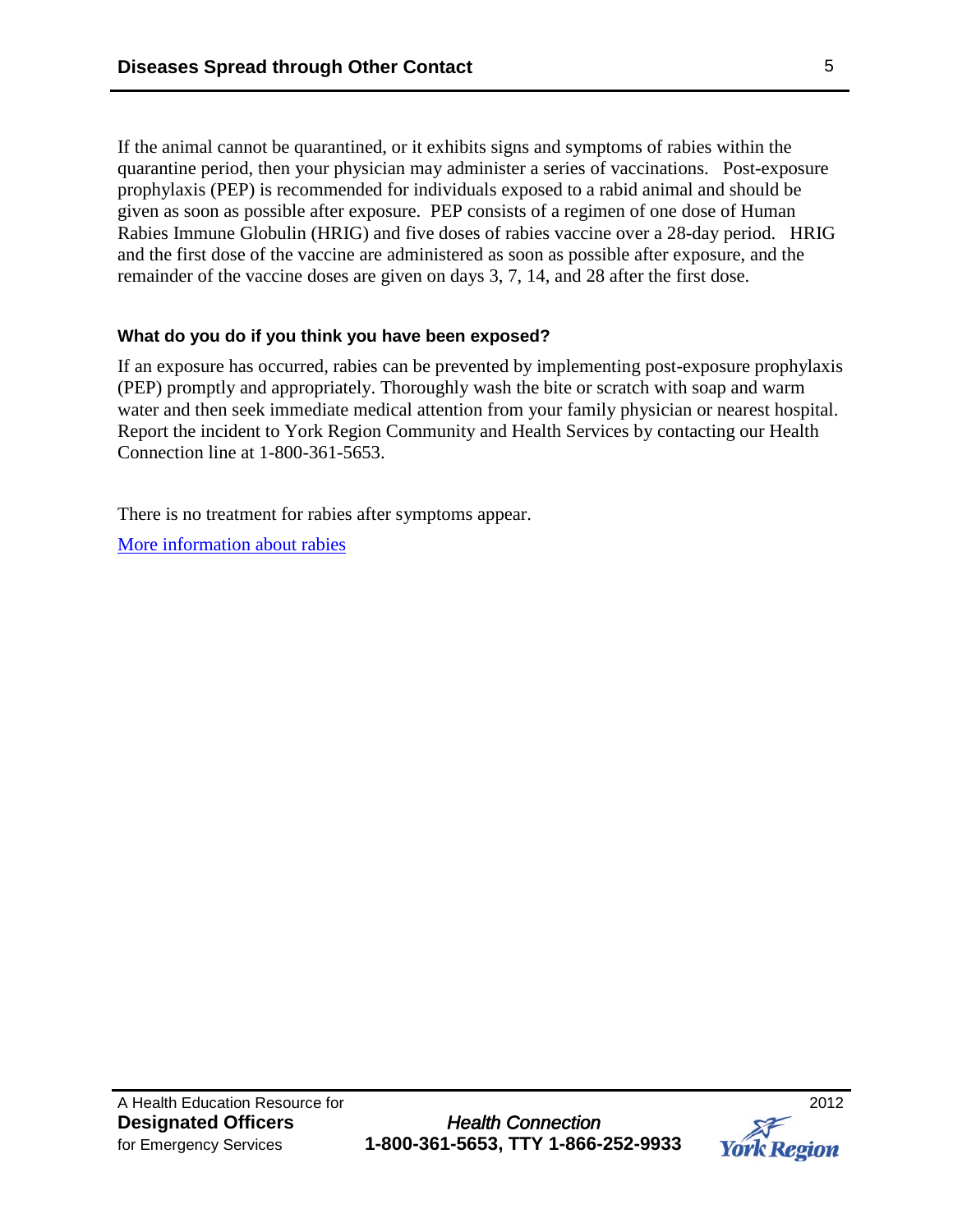## **RABIES CHAIN OF TRANSMISSION**



**Remember: Break the Chain, Stop Infection!**

A Health Education Resource for<br> **Designated Officers**2012 **Designated Officers** 

for Emergency Services **1-800-361-5653, TTY 1-866-252-9933** 

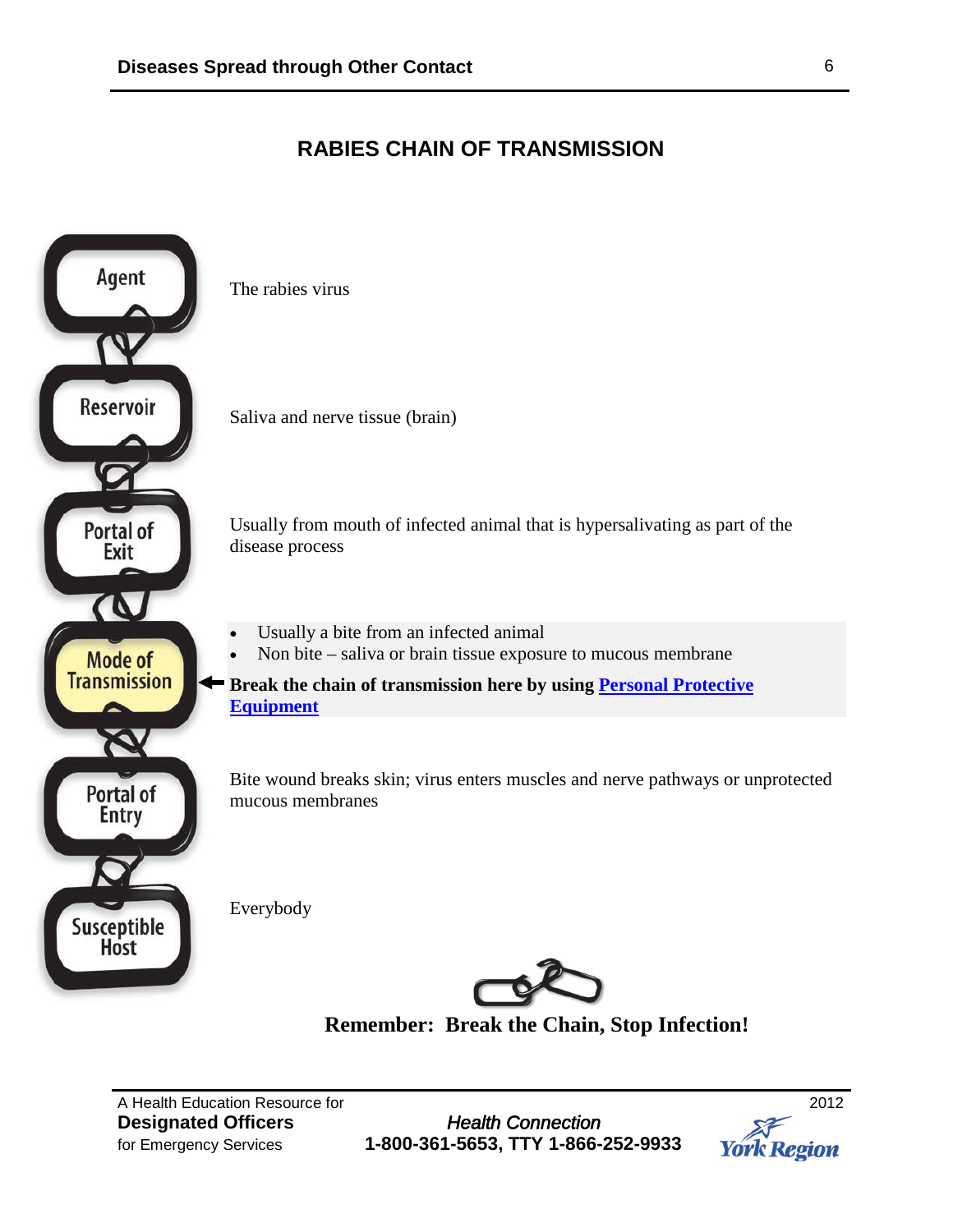## **E. Viral Hemorrhagic Fevers**

Viral hemorrhagic fevers (VHFs) are diseases characterized by fever and, in most cases, shock and hemorrhage (bleeding). They are caused by a number of geographically restricted viruses which are not indigenous to Canada. Examples of these diseases include Lassa fever, Marburg virus hemorrhagic fever, Ebola virus hemorrhagic fever, Crimean-Congo hemorrhagic fever, Bolivian (Machupo) and Venezuelan hemorrhagic fever (Guanarito). In the remainder of this section, VHF will refer to any of these six diseases.

#### **Transmission**

These viruses are spread though close, personal contact with a person who is actually ill with the disease. The incubation period varies depending on the virus that caused the hemorrhagic fever, but is usually three to 21 days.

Transmission depends on the stages of illness and symptoms which may include vomiting, diarrhea, or hemorrhage. The management of a patient with VHF requires considerable care to prevent the possibility of further transmission.

#### **Symptoms**

Specific signs and symptoms vary by the type of VHF, but they initially include fever, fatigue, dizziness, muscle aches, loss of strength and exhaustion.

Individuals with severe cases of VHF often show signs of bleeding under the skin, in internal organs, or from body openings such as the mouth, eyes or ears. Individuals rarely die due to blood loss despite bleeding from many sites around the body.

Severely ill patients may also experience shock, nervous system malfunction, coma, delirium and seizures. Some types of VHF are associated with kidney failure.

#### **Incubation Period**

Symptoms may present anywhere from three to 16 days after exposure depending on the virus. The hemorrhagic symptoms begin three to five days after the fever develops.

#### **Prevention/Treatment**

Because most persons requiring pre-hospital evaluation and transport are in the early stages of disease, they likely would not have the symptoms (e.g., vomiting, diarrhea, or hemorrhage) that would increase the risk of contact with infectious body fluids. In such cases, routine practices are generally sufficient to prevent transmission. If a patient has respiratory symptoms (e.g.,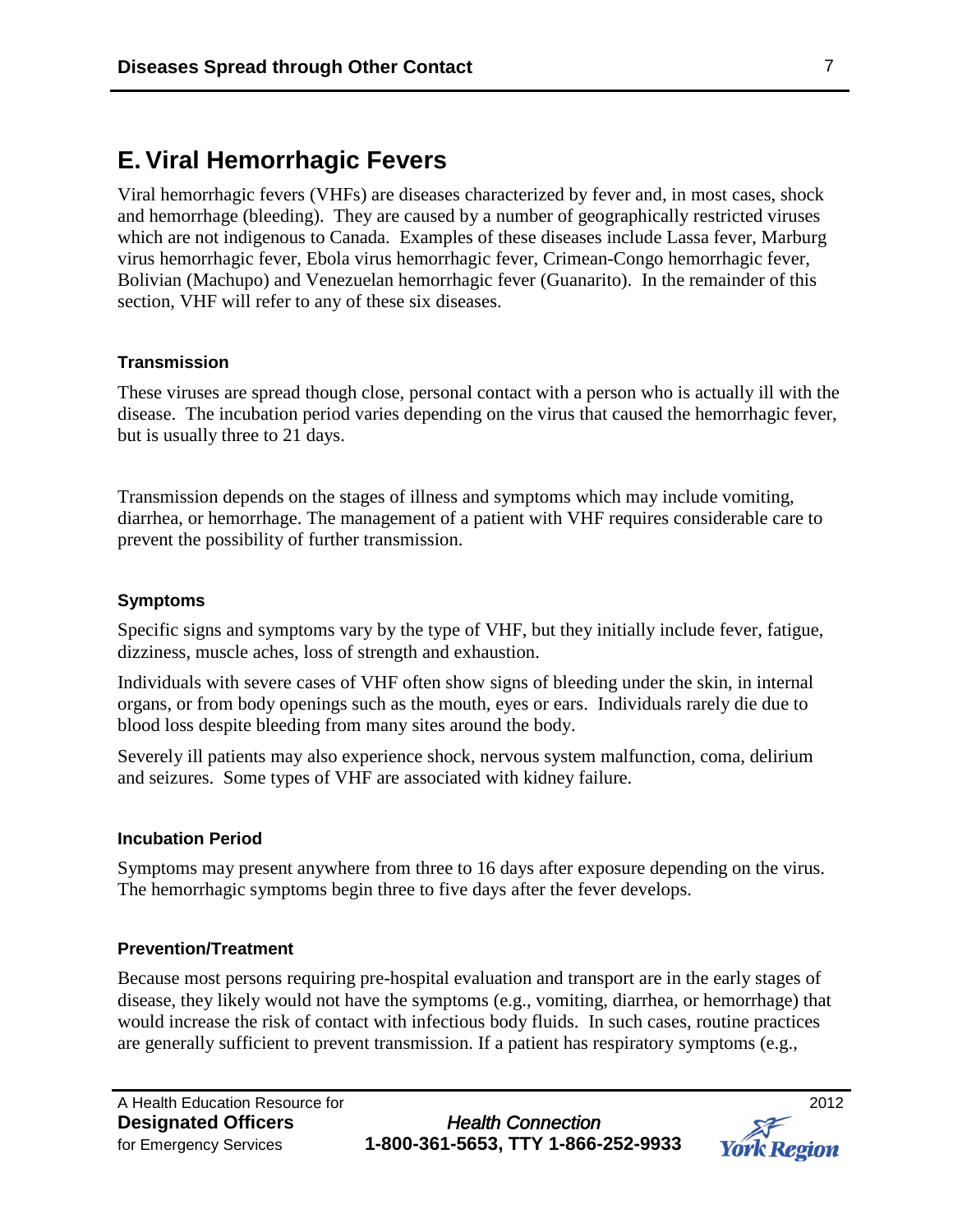cough or runny nose and sneezing), face shields or surgical masks and eye protection (e.g., goggles or eyeglasses with side shields) should be worn by caregivers to prevent droplet contact.

The transport vehicle should be promptly decontaminated (see **[Cleaning, Sterilizing and](http://www.york.ca/Services/Public+Health+and+Safety/Infectious+Diseases/DOP-Cleaning.htm)  [Disinfecting](http://www.york.ca/Services/Public+Health+and+Safety/Infectious+Diseases/DOP-Cleaning.htm) )**. The vehicle should not be used for other patients or individuals until decontamination has been done.

Once the diagnosis is confirmed, people who have been in contact with a case (those identified by local or provincial health authorities) should be monitored closely for symptoms for three weeks after their last contact with a VHF case. Contacts should record their temperature twice daily and report any temperature 38.3 degrees Celsius (101 degrees Fahrenheit) or higher and/or any symptoms of illness to the Medical Officer of Health/Designate.

### **What do you do if you think you have been exposed?**

Although these diseases are very rare, they are serious and require the involvement of local, provincial, and federal health authorities. When a case of viral haemorrhagic fever is identified, everyone who may have been exposed to the case will be contacted by provincial or local health authorities. The local Medical Officer of Health will initiate actions as outlined in the *[Viral](http://www.health.gov.on.ca/english/providers/program/emu/vhf/vhf_plan.pdf)  [Haemorrhagic Fevers Contingency Plan, Ontario 2002](http://www.health.gov.on.ca/english/providers/program/emu/vhf/vhf_plan.pdf)*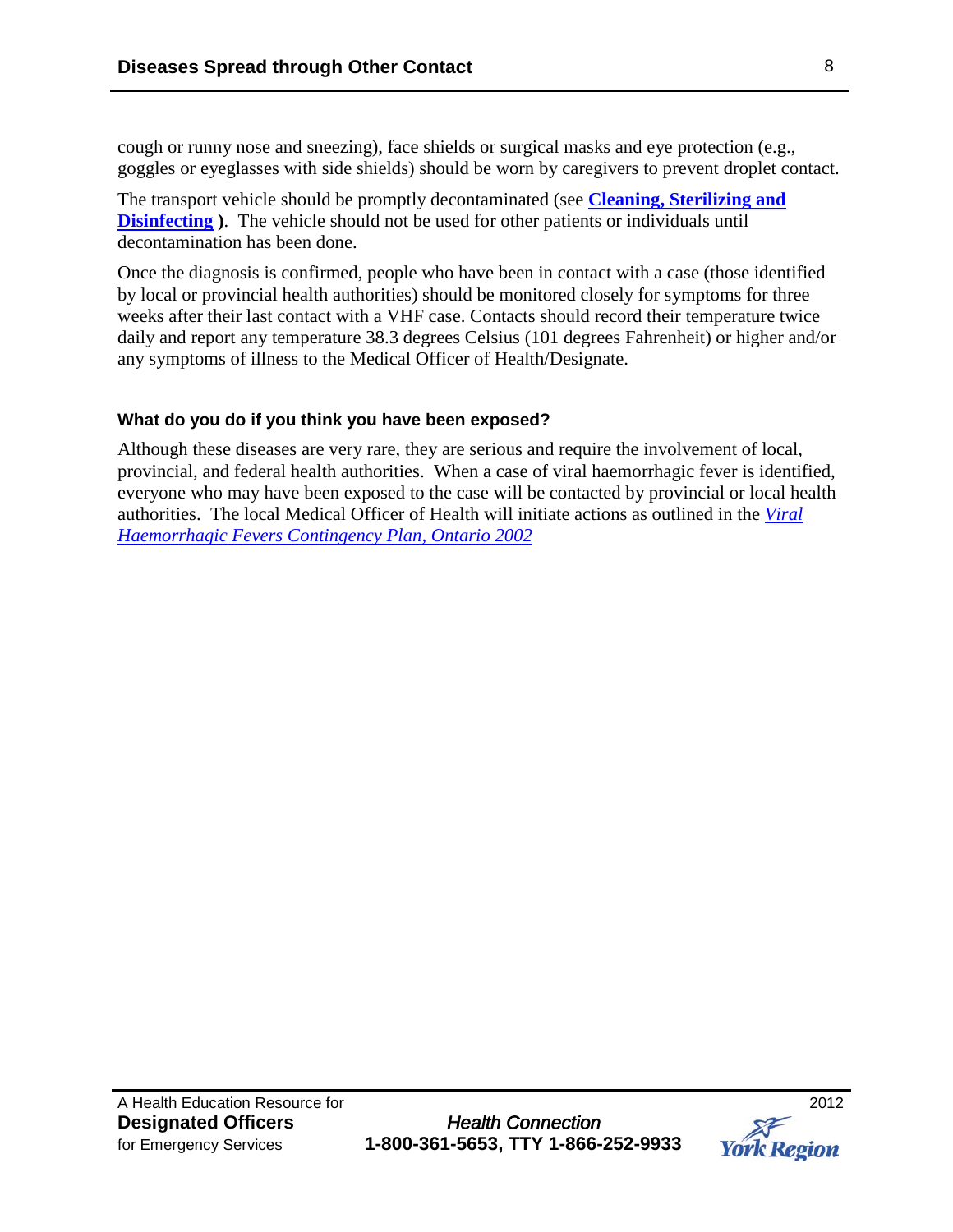## **VIRAL HEMORRHAGIC FEVER (VHF) CHAIN OF TRANSMISSION**



A virus. The five of greatest concern are: Lassa fever, Ebola, Marburg, Venezuela and Crimean-Congo

- Blood
	- All bodily fluids including: blood, semen, vaginal fluids, pleural, amniotic, pericardial, peritoneal, synovial, cerebrospinal, saliva, urine, vomitus, feces, plus any other secretions and excretions

Any body opening or wound that is draining fluids or causing droplet release (e.g., coughing, sneezing, etc.)

- Usually direct contact with blood or bodily fluids
- In addition, respiratory contact with droplets expelled by patient during treatment (e.g., suctioning, IVs, etc.)

**Break the chain of transmission here by using [Personal Protective](http://www.york.ca/Services/Public+Health+and+Safety/Infectious+Diseases/DOP-Routine+Practices+and+PPE.htm)  [Equipment](http://www.york.ca/Services/Public+Health+and+Safety/Infectious+Diseases/DOP-Routine+Practices+and+PPE.htm)**

The virus can be absorbed through mucous membranes (nose, eyes, mouth) or through unprotected compromised skin, broken skin

Everyone



## **Remember: Break the Chain, Stop Infection!**

A Health Education Resource for 2012

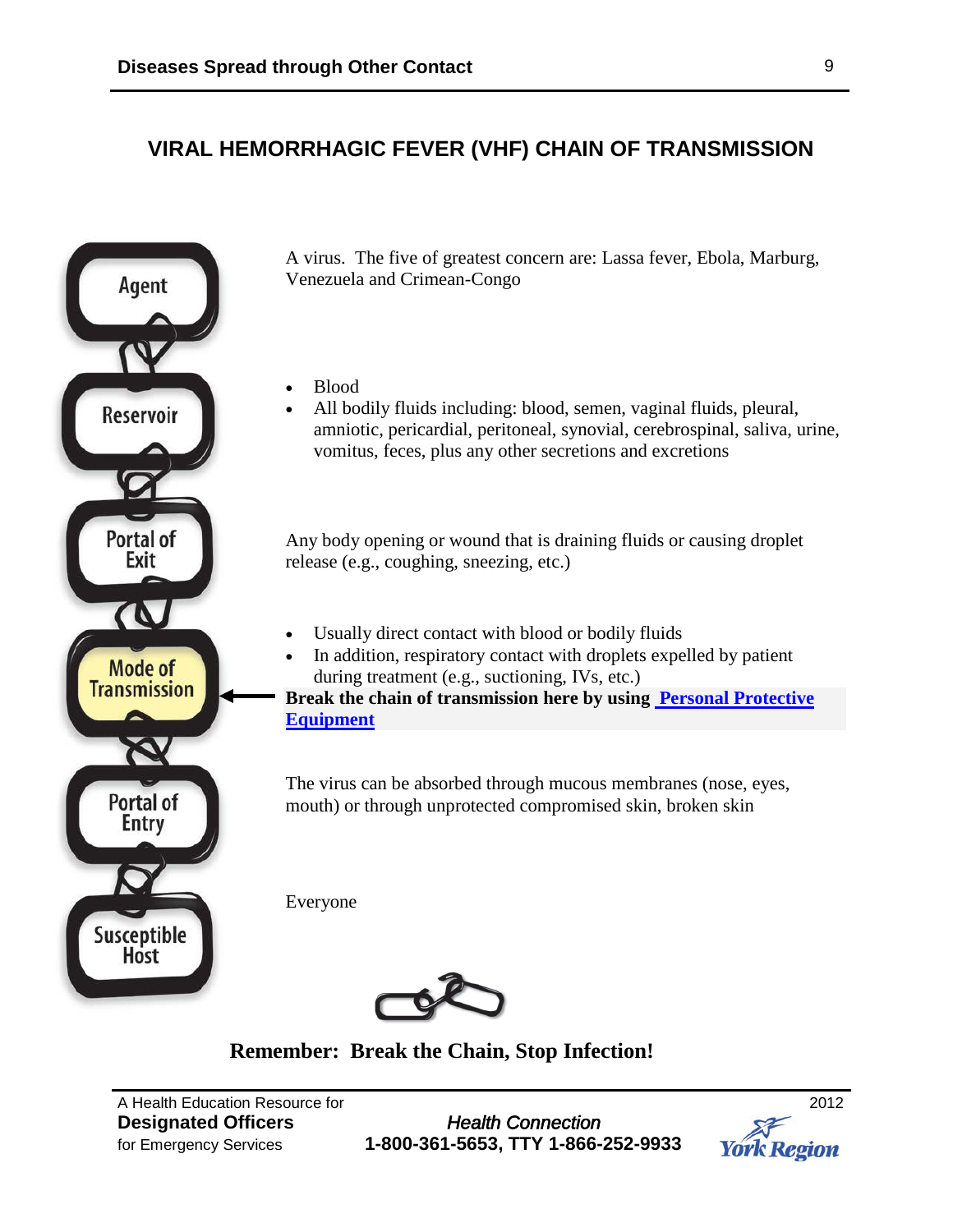# **F.** *Clostridium Difficile* **and Antibiotic Resistant Organisms**

Antibiotic resistant organisms (AROs) are bacteria that have become resistant to the antibiotics normally used to treat the infections they cause. Common types of antibiotic resistant organisms are: methicillin-resistant *Staphylococcus aureus* (MRSA), vancomycin-resistant enterococcus (VRE), and extended spectrum beta-lactamase (ESBL)-producing bacteria.

*Clostridium difficile (C. difficile)* is the leading cause of health-care associated diarrhea. It is not an antibiotic resistant organism but it is mentioned here because it is similar to AROs in terms of transmission and control. It most often causes symptoms in individuals who are vulnerable due to certain risk factors<sup>[1](#page-9-0)</sup>, such as:

- antibiotic use
- gastrointestinal surgery or manipulation
- long length of stay in a health-care setting
- a serious underlying illness
- immunocompromising conditions
- advanced age

People can either be colonized or infected with an ARO or *C. difficile*.

- Colonization means the bacteria are present on or in someone's body but are **not** causing that person to be ill.
- Infection with an ARO or *Clostridium difficile* associated diarrhea (CDI) happens when the bacteria reach sufficient numbers in a susceptible host, causing the person to become ill. AROs can invade body tissues and organs and cause infections of the urinary tract, skin and lungs (pneumonia).

### **Transmission**

AROs live in and on the bodies of people who are colonized or infected. AROs and *C. difficile* can be transmitted from one person to another through direct and indirect contact.

When colonized or infected people touch their face or go to the bathroom, their hands may become contaminated with the ARO or *C. difficile*. If they do not wash their hands thoroughly before touching their environment or another person, they could potentially transfer these microbes. AROs and *C. difficile* can survive on surfaces (e.g., counters, door knobs) and be picked up by other people when they touch the contaminated surface and then touch their skin

**York Region** 

<span id="page-9-0"></span> <sup>1</sup> Ontario Ministry of Health and Long-Term Care. *Clostridium difficile* in Health Care Settings. Information for Professionals. November 2006.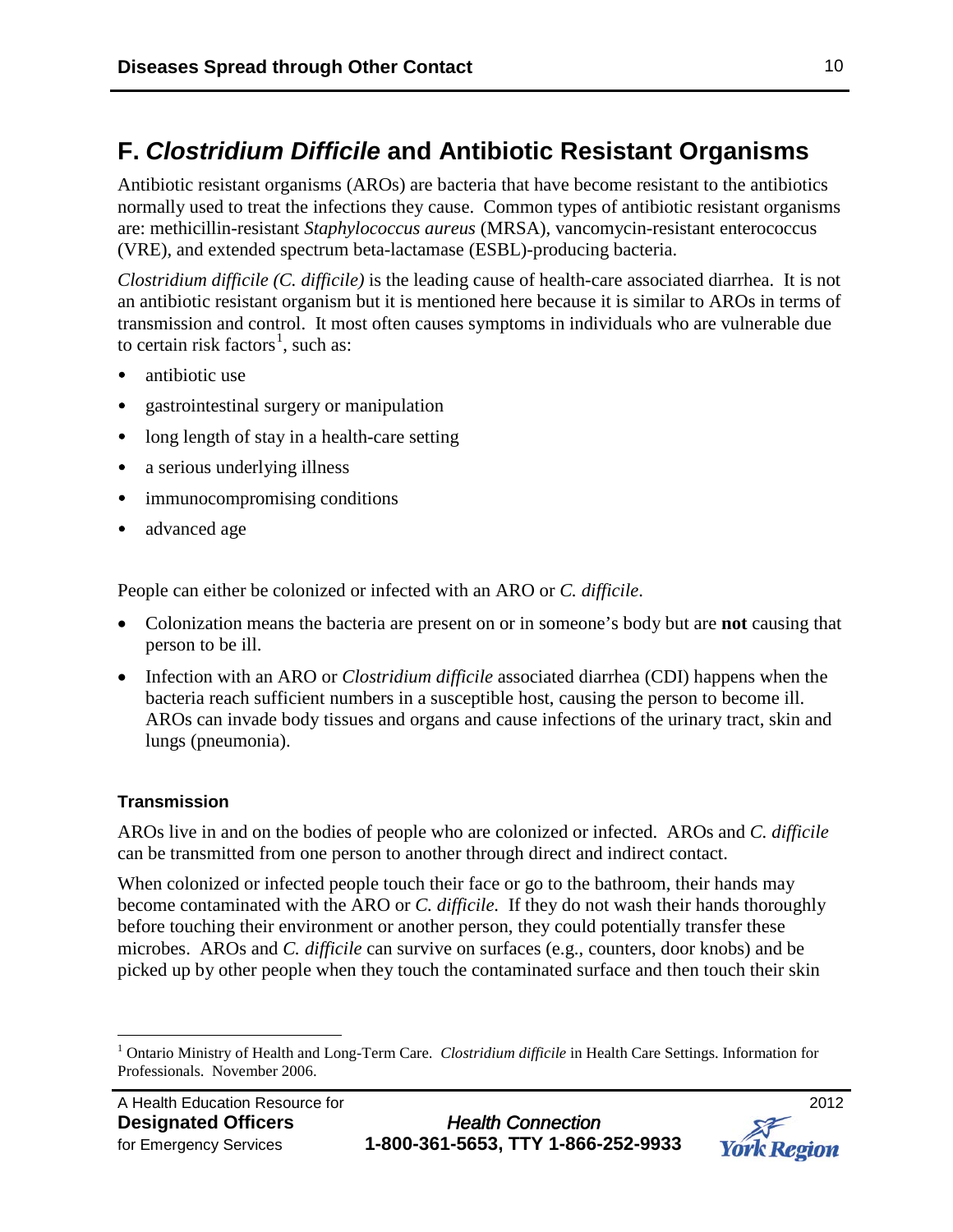(in the case of MRSA) or touch their mouth and swallow the bacteria (VRE, ESBL and *C. difficile*).

## **Prevention/Treatment**

Practicing good hand hygiene after an exposure to an ARO or *C. difficile* is sufficient for reducing the risk of transmission to the emergency service worker. In circumstances where contact with a person with an ARO or *C. difficile* is anticipated, contact precautions equipment (i.e., gloves and gown) should be worn to reduce the risk of transmitting the bacteria to other susceptible individuals.

Treatment options for those infected with an ARO are lengthy and complicated and may not always be effective. Treatment options for those with *C. difficile* will depend on the severity of symptoms. In mild cases where an antibiotic is being taken, symptoms may resolve on their own once the antibiotic is completed; in more severe cases, medication and surgery may be necessary.

### **What do you do if you think you have been exposed?**

Exposure to an ARO or *C. difficile* does **not** constitute an emergency response. Healthy people are usually **not** at risk of becoming infected with an ARO.

More information on [antibiotic resistant organisms,](http://www.york.ca/NR/rdonlyres/6datbmjoryywbjwz4h7qznkf6qvduktkqoimgrqhwxhsgkymxhxy37fsdrawtkyvvxeqwj7kzlrxg3svj6aflcr73a/ARO+Factsheet.pdf) [extended spectrum beta-lactamase \(ESBL\),](http://www.york.ca/NR/rdonlyres/xgmkn74jnhgl5ox6qixnbvcxy3lexguvjwc4vwcyfi6ceocfpcdagzazgl53cjadeouwr5gjs2rjxo37eeoq46mdkg/ESBL+Factsheet.pdf) and [methicillin-resistant staphlococcus aureus](http://www.york.ca/NR/rdonlyres/axzlqdjehgq5r3uj3bwpgzfjcdhscm2m4nip6pmkeggz4vm2yqv6d7u23pgeltkwd5mb5v4exsvzqwr2al4yvegnof/MRSA+Factsheet.pdf)